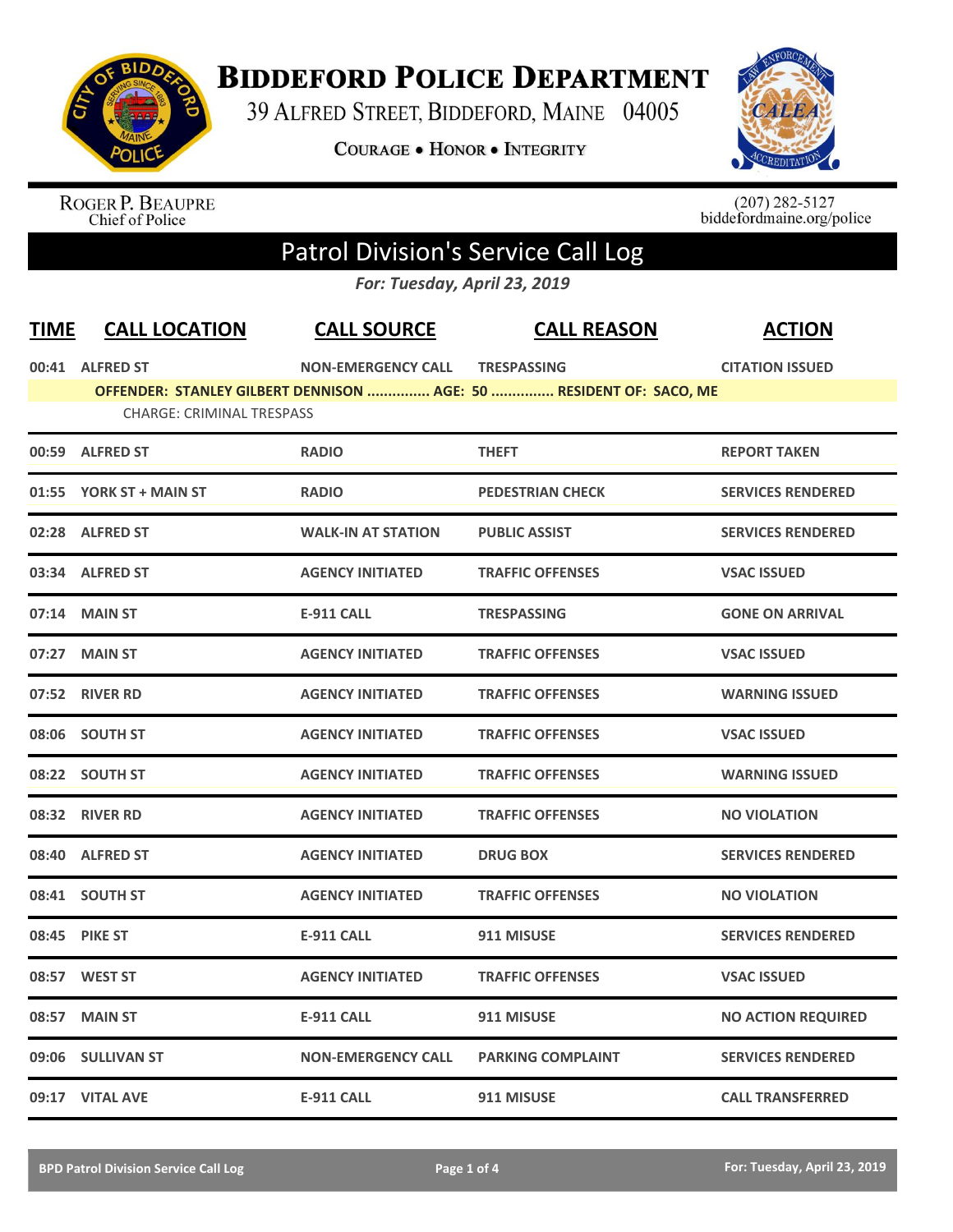| <b>TIME</b> | <b>CALL LOCATION</b>                             | <b>CALL SOURCE</b>        | <b>CALL REASON</b>               | <b>ACTION</b>                |
|-------------|--------------------------------------------------|---------------------------|----------------------------------|------------------------------|
|             | 09:24 MEETINGHOUSE RD                            | <b>WALK-IN AT STATION</b> | <b>PAPERWORK</b>                 | <b>SERVICES RENDERED</b>     |
| 09:25       | <b>MILE STRETCH RD</b>                           | <b>AGENCY INITIATED</b>   | <b>TRAFFIC OFFENSES</b>          | <b>VSAC ISSUED</b>           |
|             | 10:00 ALFRED ST                                  | <b>NON-EMERGENCY CALL</b> | <b>THEFT</b>                     | <b>REPORT TAKEN</b>          |
|             | 10:08 ALFRED ST                                  | <b>AGENCY INITIATED</b>   | <b>ANIMAL COMPLAINT</b>          | <b>SERVICES RENDERED</b>     |
|             | 10:16 STONE ST                                   | <b>NON-EMERGENCY CALL</b> | <b>ARTICLES LOST/FOUND</b>       | <b>SERVICES RENDERED</b>     |
|             | 10:38 ALFRED ST                                  | <b>WALK-IN AT STATION</b> | <b>PAPERWORK</b>                 | <b>SERVICES RENDERED</b>     |
|             | 10:42 MILE STRETCH RD                            | <b>AGENCY INITIATED</b>   | <b>PAPERWORK</b>                 | <b>PAPERWORK SERVED</b>      |
|             | 10:52 SUMMER ST                                  | <b>AGENCY INITIATED</b>   | <b>ANIMAL COMPLAINT</b>          | <b>SERVICES RENDERED</b>     |
|             | 11:50 MAPLEWOOD AVE                              | <b>AGENCY INITIATED</b>   | <b>TRAFFIC OFFENSES</b>          | <b>WARNING ISSUED</b>        |
|             | 12:32 ELM ST                                     | <b>E-911 CALL</b>         | 911 MISUSE                       | <b>WARNING ISSUED</b>        |
|             | 12:58 HIGH ST                                    | <b>E-911 CALL</b>         | <b>DOMESTIC COMPLAINTS</b>       | <b>REPORT TAKEN</b>          |
|             | 13:00 OLD POOL RD                                | <b>NON-EMERGENCY CALL</b> | <b>ANIMAL COMPLAINT</b>          | <b>SERVICES RENDERED</b>     |
| 13:22       | <b>OLD POOL RD</b>                               | <b>OTHER</b>              | <b>DHHS/ DA REFERRAL</b>         | <b>REPORT TAKEN</b>          |
|             | 13:29 ELM ST                                     | <b>NON-EMERGENCY CALL</b> | <b>SHOPLIFTING</b>               | <b>REPORT TAKEN</b>          |
|             | 13:39 LAFAYETTE ST + POOL ST                     | <b>NON-EMERGENCY CALL</b> | <b>ARTICLES LOST/FOUND</b>       | <b>REMOVED HAZARD</b>        |
|             | 13:42 GREENFIELD LN                              | <b>AGENCY INITIATED</b>   | <b>ANIMAL COMPLAINT</b>          | <b>SERVICES RENDERED</b>     |
|             | 13:50 ELM ST + PRECOURT ST                       | <b>NON-EMERGENCY CALL</b> | <b>TRAFFIC LIGHT MALFUNCTION</b> | <b>NO ACTION REQUIRED</b>    |
|             | 13:53 ELM ST                                     | <b>E-911 CALL</b>         | 911 MISUSE                       | <b>NEGATIVE CONTACT</b>      |
|             | 14:14 POOL ST                                    | <b>AGENCY INITIATED</b>   | <b>TRAFFIC OFFENSES</b>          | <b>WARNING ISSUED</b>        |
|             | 14:22 POOL ST                                    | <b>AGENCY INITIATED</b>   | <b>TRAFFIC OFFENSES</b>          | <b>WARNING ISSUED</b>        |
|             | <b>14:25 PIKE ST</b>                             | <b>AGENCY INITIATED</b>   | <b>ANIMAL COMPLAINT</b>          | <b>WARNING ISSUED</b>        |
|             | 14:30 POOL ST                                    | <b>AGENCY INITIATED</b>   | <b>TRAFFIC OFFENSES</b>          | <b>WARNING ISSUED</b>        |
|             | 14:40 CUTTS ST                                   | <b>AGENCY INITIATED</b>   | <b>ANIMAL COMPLAINT</b>          | <b>SERVICES RENDERED</b>     |
|             | <b>15:09 MAIN ST</b>                             | <b>AGENCY INITIATED</b>   | <b>SUSPICION</b>                 | <b>SERVICES RENDERED</b>     |
|             | 15:16 TIBBETTS AVE                               | <b>NON-EMERGENCY CALL</b> | <b>CODES ENFORCEMENT</b>         | <b>REFERRED OTHER AGENCY</b> |
|             | 15:17 PRECOURT ST + MOUNTAIN RD AGENCY INITIATED |                           | <b>TRAFFIC OFFENSES</b>          | <b>VSAC ISSUED</b>           |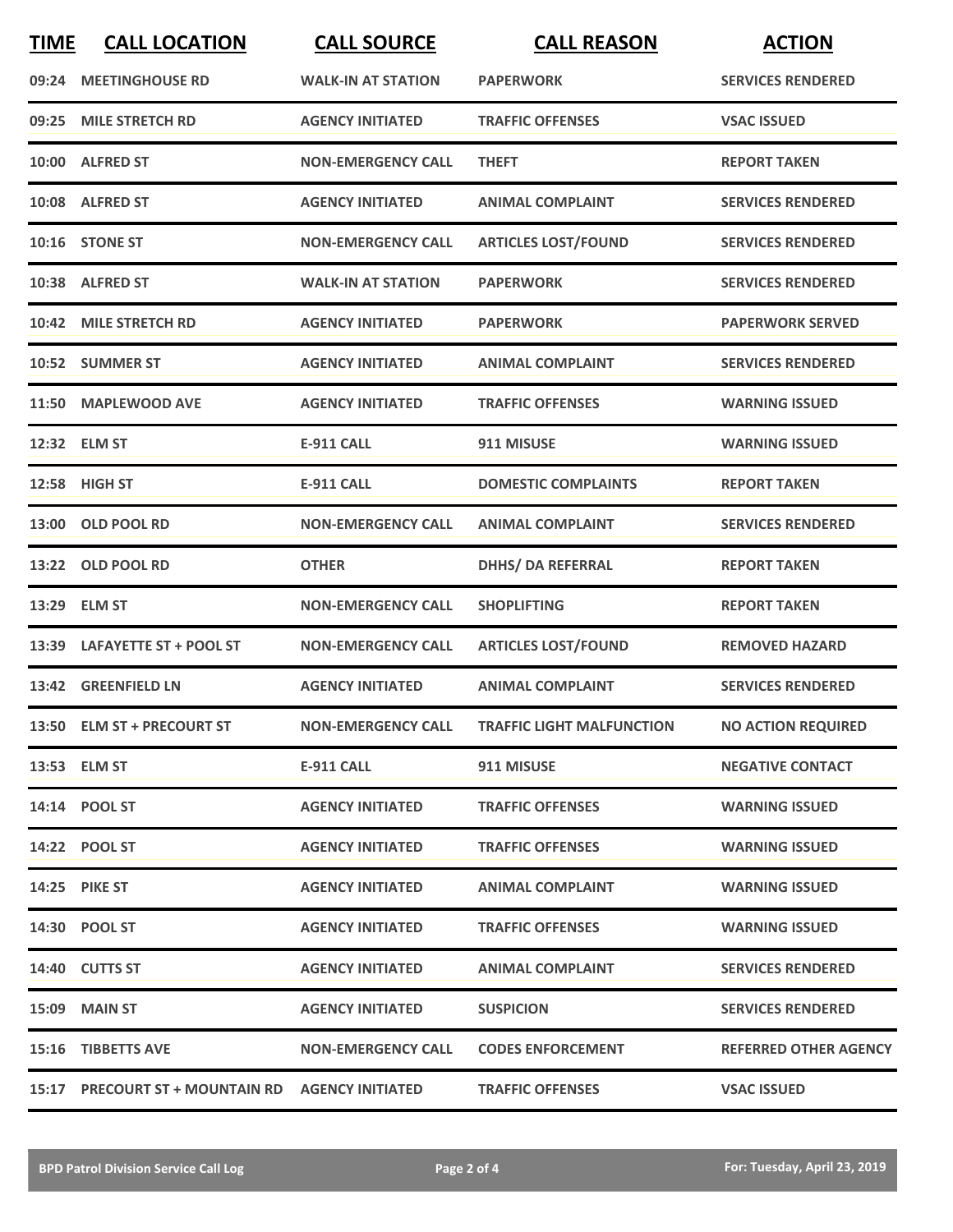| <b>TIME</b> | <b>CALL LOCATION</b>                                                               | <b>CALL SOURCE</b>                               | <b>CALL REASON</b>                                            | <b>ACTION</b>                |  |
|-------------|------------------------------------------------------------------------------------|--------------------------------------------------|---------------------------------------------------------------|------------------------------|--|
|             | 15:34 ELM ST                                                                       | <b>E-911 CALL</b>                                | <b>NOISE COMPLAINT</b>                                        | <b>NO VIOLATION</b>          |  |
|             | 15:40 ALFRED ST + BIDDEFORD GATE                                                   | <b>E-911 CALL</b>                                | 911 MISUSE                                                    | <b>CALL TRANSFERRED</b>      |  |
|             | 15:46 ALFRED ST                                                                    | <b>AGENCY INITIATED</b>                          | <b>PAPERWORK</b>                                              | <b>SERVICES RENDERED</b>     |  |
|             |                                                                                    |                                                  | OFFENDER: KATHLEEN E LEE  AGE: 35  RESIDENT OF: BIDDEFORD, ME |                              |  |
|             | <b>CHARGE: VIOLATING CONDITION OF RELEASE</b>                                      | CHARGE: THEFT BY UNAUTHORIZED TAKING OR TRANSFER |                                                               |                              |  |
|             | 15:51 SOUTH ST + WESTERN AVE                                                       | <b>AGENCY INITIATED</b>                          | <b>TRAFFIC OFFENSES</b>                                       | <b>WARNING ISSUED</b>        |  |
|             | 16:05 WEST CUTTS ST                                                                | <b>AGENCY INITIATED</b>                          | <b>TRESPASSING</b>                                            | <b>WARNING ISSUED</b>        |  |
|             | 16:18 FOREST ST                                                                    | <b>NON-EMERGENCY CALL</b>                        | <b>ROAD HAZARD</b>                                            | <b>SERVICES RENDERED</b>     |  |
|             | 16:43 PRECOURT ST + BOOTH ST                                                       | <b>AGENCY INITIATED</b>                          | <b>TRAFFIC OFFENSES</b>                                       | <b>VSAC ISSUED</b>           |  |
|             | <b>16:51 VINCENT AVE</b>                                                           | <b>WALK-IN AT STATION</b>                        | <b>SUSPICION</b>                                              | <b>SERVICES RENDERED</b>     |  |
|             | 17:30 ELM ST                                                                       | <b>NON-EMERGENCY CALL</b>                        | <b>CRIMINAL MISCHIEF</b>                                      | <b>REPORT TAKEN</b>          |  |
|             | 18:09 LESSARD AVE                                                                  | <b>NON-EMERGENCY CALL</b>                        | <b>PARKING COMPLAINT</b>                                      | <b>NO VIOLATION</b>          |  |
|             | 18:15 MAY ST                                                                       | <b>NON-EMERGENCY CALL</b>                        | <b>TRAFFIC DETAIL</b>                                         | <b>NO VIOLATION</b>          |  |
|             | 18:20 WESTERN AVE                                                                  | <b>NON-EMERGENCY CALL</b>                        | <b>ANIMAL COMPLAINT</b>                                       | <b>SERVICES RENDERED</b>     |  |
|             | 18:23 WEST MYRTLE ST                                                               | <b>NON-EMERGENCY CALL</b>                        | <b>FORGERY</b>                                                | <b>SERVICES RENDERED</b>     |  |
|             | 18:24 ELM ST                                                                       | <b>AGENCY INITIATED</b>                          | <b>TRAFFIC OFFENSES</b>                                       | <b>WARNING ISSUED</b>        |  |
|             | 18:36 PRECOURT ST + BAKERS WAY                                                     | <b>AGENCY INITIATED</b>                          | <b>TRAFFIC OFFENSES</b>                                       | <b>WARNING ISSUED</b>        |  |
|             | 18:44 ALFRED ST                                                                    | <b>RADIO</b>                                     | <b>DRUNKENNESS</b>                                            | <b>NO VIOLATION</b>          |  |
|             | 19:23 ALFRED ST                                                                    | <b>AGENCY INITIATED</b>                          | <b>DRUNKENNESS</b>                                            | <b>TRANSPORT TO HOSPITAL</b> |  |
|             | OFFENDER: DALE EUGENE EVERETT  AGE: 66  RESIDENT OF: BIDDEFORD, ME                 |                                                  |                                                               |                              |  |
|             | <b>CHARGE: DRINKING IN PUBLIC</b><br><b>CHARGE: VIOLATING CONDITION OF RELEASE</b> |                                                  |                                                               |                              |  |
|             | 19:26 WESTMORE AVE                                                                 | <b>NON-EMERGENCY CALL</b>                        | <b>CHECK WELFARE</b>                                          | <b>TRANSPORT TO HOSPITAL</b> |  |
|             | 20:00 ALFRED ST                                                                    | <b>NON-EMERGENCY CALL</b>                        | <b>MISSING PERSON</b>                                         | <b>NO ACTION REQUIRED</b>    |  |
|             | 20:15 ELM ST                                                                       | <b>AGENCY INITIATED</b>                          | <b>TRAFFIC OFFENSES</b>                                       | <b>WARNING ISSUED</b>        |  |
|             | 20:26 ALFRED ST + PRECOURT ST                                                      | <b>AGENCY INITIATED</b>                          | <b>TRAFFIC OFFENSES</b>                                       | <b>WARNING ISSUED</b>        |  |
|             | <b>20:40 PIKE ST</b>                                                               | <b>E-911 CALL</b>                                | <b>DOMESTIC COMPLAINTS</b>                                    | <b>REPORT TAKEN</b>          |  |
|             | 20:45 AMHERST ST                                                                   | <b>E-911 CALL</b>                                | ATTEMPTED/THREATENED SUICIDE TRANSPORT TO HOSPITAL            |                              |  |